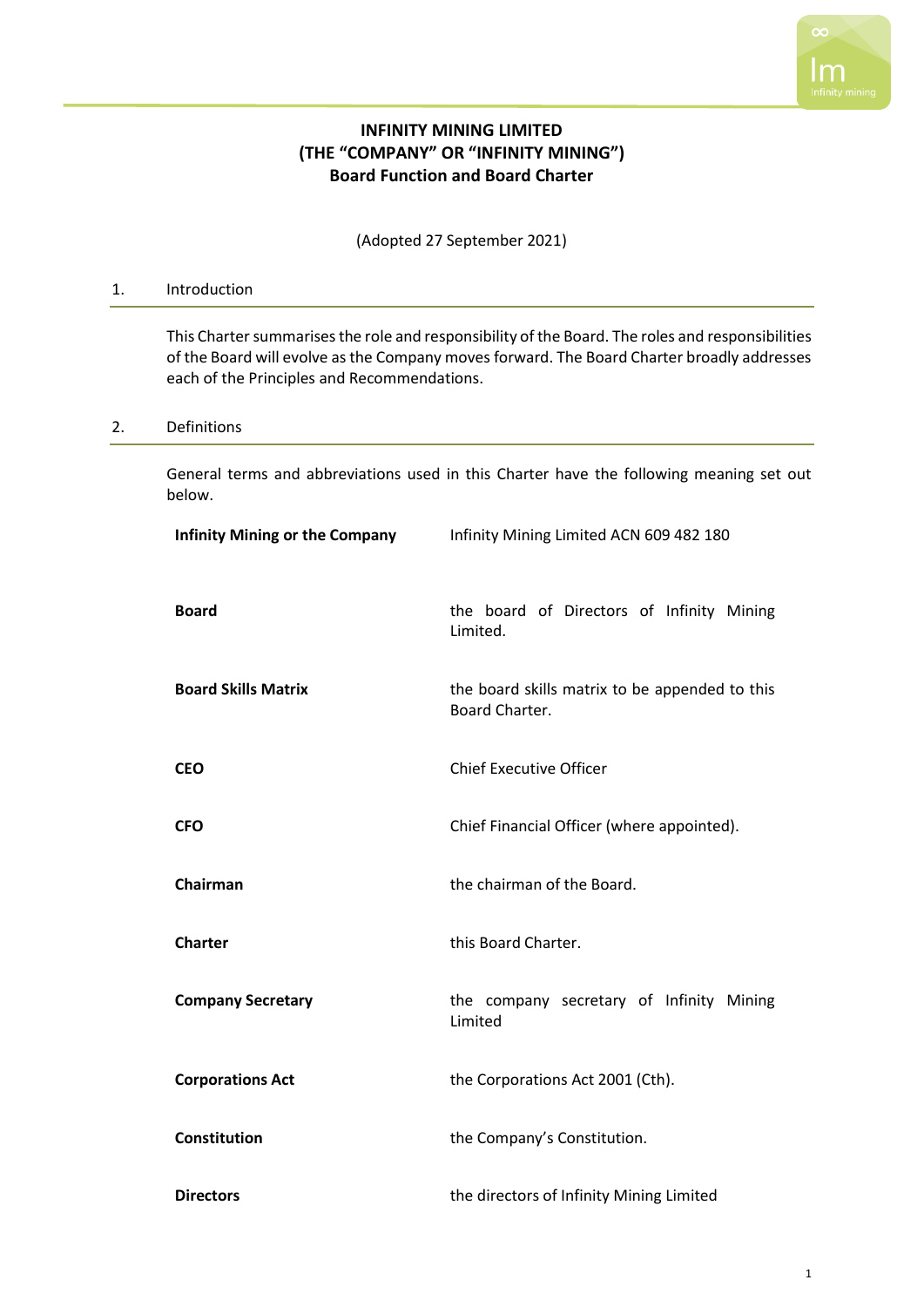

| <b>Listing Rules</b>                  | means the Listing Rules of Australian Securities<br>Exchange Limited (ASX) in force and as<br>amended from time to time                                       |
|---------------------------------------|---------------------------------------------------------------------------------------------------------------------------------------------------------------|
| <b>Officer</b>                        | a senior executive of Infinity Mining Limited                                                                                                                 |
| <b>Principles and Recommendations</b> | the Corporate Governance Principles and<br>Recommendations published by the ASX<br>Corporate Governance Council, as amended or<br>replaced from time to time. |

#### 3. Role

The Board is accountable to shareholders for the performance of the Company. It oversees the activities and performance of management and provides an independent and objective view to the Company's decisions.

#### 4. Responsibilities

# 4.1 General responsibilities

The general responsibilities of the Board are:

- (a) Protection and enhancement of shareholder value;
- (b) Formulation, review and approval of the objectives and strategic direction of the Company;
- (c) Monitoring the financial performance of the Company by reviewing and approving budgets and monitoring results;
- (d) Subject to applicable legislation and the Listing Rules, approving all significant business transactions including material acquisitions, divestments and capital expenditure;
- (e) Ensuring that adequate internal control systems and procedures exist and that compliance with these systems and procedures is maintained;
- (f) The identification of significant business risks and ensuring that such risks are adequately managed;
- (g) Evaluation of significant potential business development opportunities;
- (h) The review of performance and remuneration of the CEO, CFO and Officers of the Company;
- (i) Ensuring there is an effective corporate governance structure and practice in place;
- (j) Ensuring the integrity in financial reporting;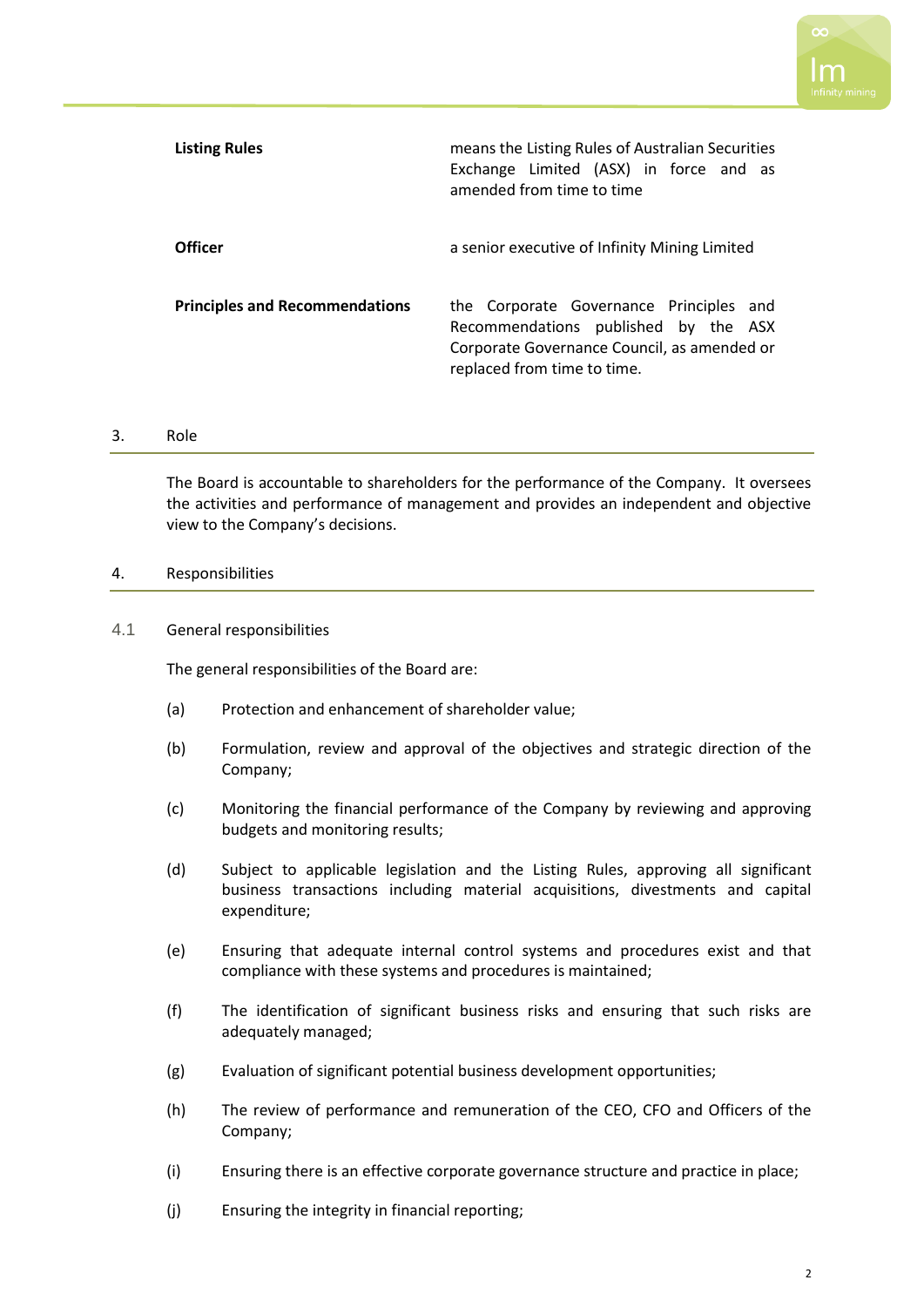

- (k) Ensuring the Company's Code of Conduct and other policies are adhered to, to promote ethical and responsible decision making;
- (l) Ensuring that an appropriate Securities Trading Policy is in place regarding trading of the Company's shares by employees and Directors of the Company;
- (m) Ensuring that an appropriate policy is in place regarding the recognition and management of the Risks facing the Company;
- (n) Ensuring that appropriate policies and procedures are in place to ensure compliance with applicable laws.
- 4.2 Specific responsibilities

The specific roles of the Board and the Chairman are as follows:

- (a) Monitor all aspects of the Company's performance, ensuring that this performance is in shareholders' interests and is meeting agreed goals and objectives;
- (b) Improve the performance of the Company through strategy formulation and policy making.
- 4.3 Annual responsibilities
	- (a) Setting and reviewing
		- (i) vision and mission;
		- (ii) goals (short, medium and long term);
		- (iii) strategy.
	- (b) Approving the annual strategic plan and major operating plans;
	- (c) Approving the annual budget;
	- (d) Reviewing and providing feedback on the performance of the CEO;
	- (e) Reviewing the performance of the Board, the individual Directors and the Board Committees every year;
	- (f) Reviewing and approving the annual accounts;
	- (g) Reviewing and approving the annual report;
	- (h) Reviewing and approving the notice of Annual General Meeting;
	- (i) Reviewing and approving the Annual Report, the Company's Corporate Governance Statement and any other relevant documentation in compliance with the Listing Rules and the Corporations Act;
	- (j) Ensuring the Annual Report and all other relevant documentation as required by the Corporations Act and the applicable Listing Rules are lodged with the ASX and ASIC within the specified timeframes.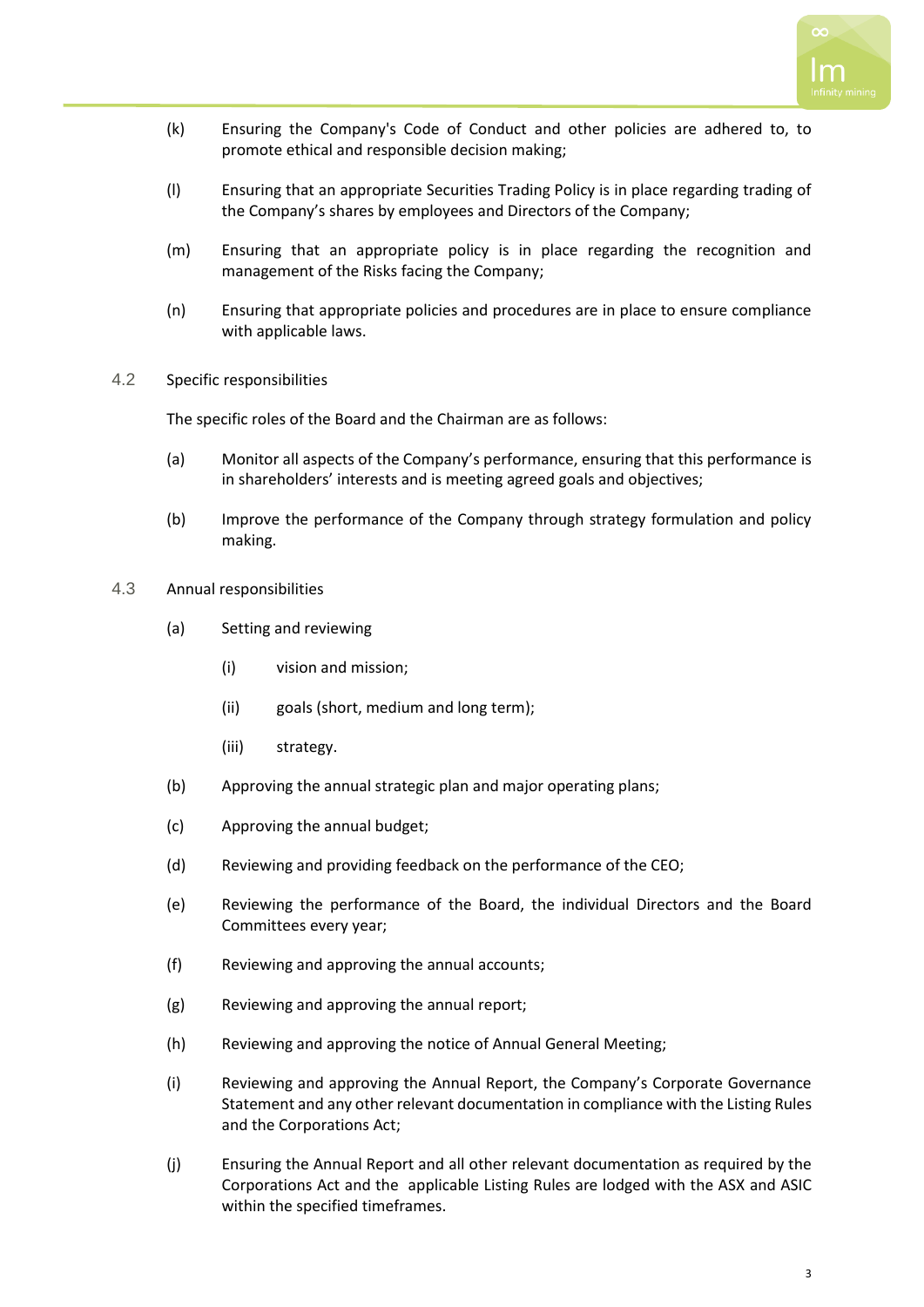

- 4.4 Half-year responsibilities
	- (a) Reviewing and approving the half yearly accounts;
	- (b) Reviewing and approving the half year report and any other relevant documentation in compliance with the Listing Rules and the Corporations Act ;
	- (c) Ensuring the half yearly accounts and any other relevant documentation are lodged with the ASX and ASIC, if required within the specified timeframes.
- 4.5 Quarterly responsibilities

So long as required by the ASX:

- (a) Reviewing and approving the information set out in the quarterly accounts and any other relevant documentation in compliance with the Listing Rules and the Corporations Act
- (b) Ensuring the quarterly accounts and any other relevant documentation is lodged with the ASX and ASIC, if required within the specified timeframes.
- 4.6 Monthly responsibilities
	- (a) Reviewing performance of the Company in meeting objectives, including presentations on key areas for success, as determined by the Board;
	- (b) Consider reports and recommendations from committees.
- 4.7 Ad hoc responsibilities
	- (a) Determine all policies governing the Company and ensuring that adequate procedures are in place to manage the identified risks;
	- (b) Appointing and approving the terms and conditions of appointment of the CEO and CFO (or equivalent);
	- (c) Establish and determine powers and functions of committees and reviewing those powers and functions every two years or as circumstances demand;
	- (d) Approving:
		- (i) capital expenditures outside of budget, in excess of \$250,000 per annum;
		- (ii) operational expenditure outside of budget, in excess of \$250,000 per annum;
		- (iii) mergers, acquisitions and disposals of businesses;
		- (iv) real estate property acquisitions and disposals;
		- (v) real estate leases, in excess of a 3-year term;
		- (vi) equipment and other leases, in excess of a 2-year term;
		- (vii) sale/licensing of trade marks, patents;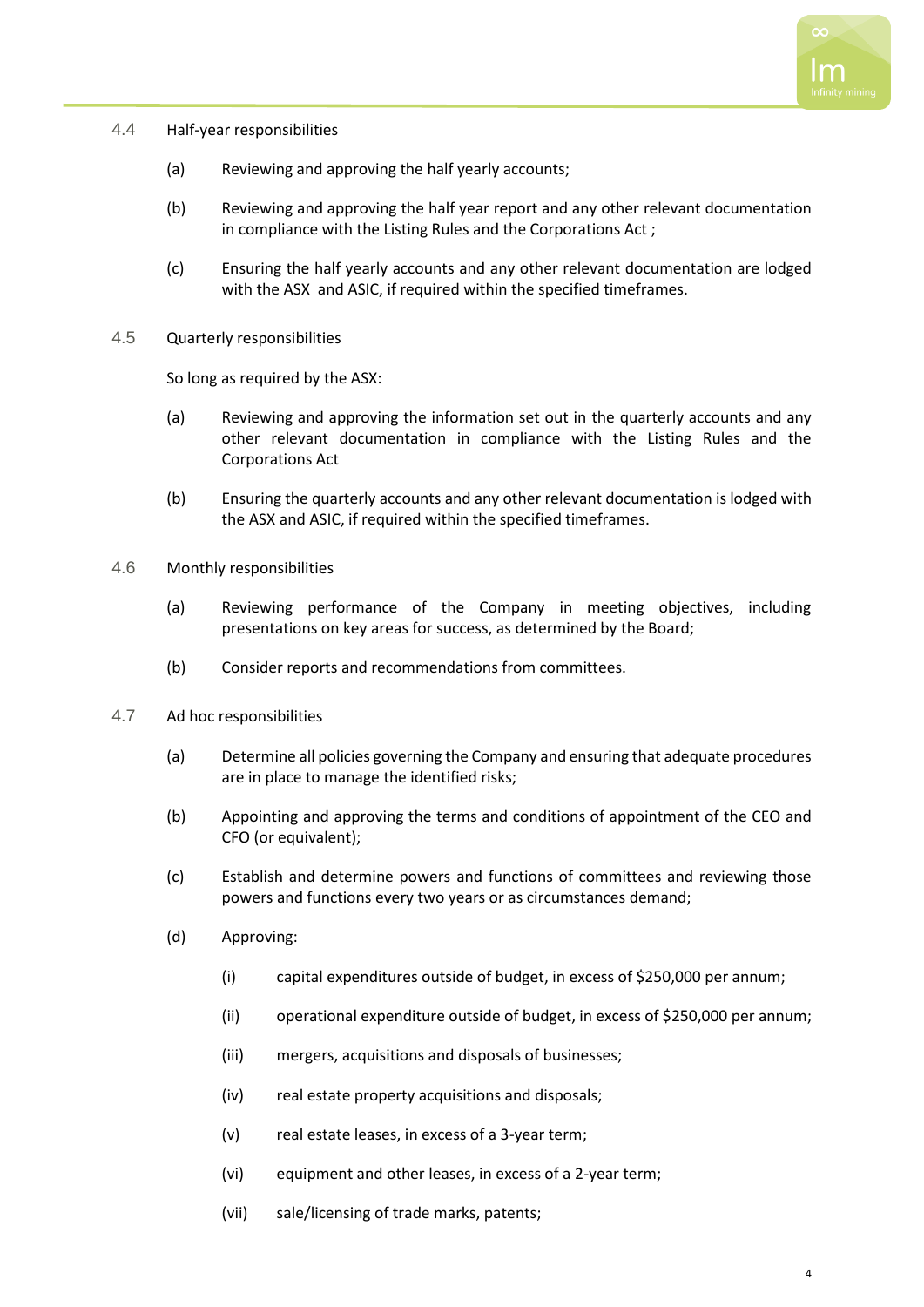

- (viii) borrowings outside of budget, in excess of \$500,000 per annum.
- (e) Ensuring procedures are in place so that the share market is promptly and adequately informed of all material matters;
- (f) Decisions on the following matters in relation to the Board:
	- (i) the appropriate size, composition and terms and conditions of appointment to and retirement from the board. For the level of remuneration for nonexecutive Directors, the board will have regard to practices of other public companies, external professional advice, and the aggregate amount of fees approved by the shareholders at a general meeting;
	- (ii) the appropriate criteria for Board membership;
	- (iii) reviewing the membership of the Board and, when necessary, considering candidates for appointment to the Board;
	- (iv) monitoring Board members and senior executives to ensure no transactions in associated products are entered into which limit the economic risk of participating in unvested entitlements under any equity-based remuneration schemes.

# 5. Role of the Chairman

5.1 Vision, mission statement and strategy

Formulate with the Board the vision, mission statement and strategy, and initiate reviews, as appropriate.

- (a) Develop actions with the management team to achieve the vision and implement the strategy;
- (b) Report to the Board regularly on the Company's progress against the vision and strategy;
- (c) Ensure the Board shows leadership in setting, reviewing and achieving the vision and strategy of the Company.
- 5.2 Board meetings
	- (a) Agree the agenda in consultation with the Company Secretary to ensure appropriate time is allowed for discussion on both strategic issues, operational issues and compliance issues;
	- (b) Ensure the Board receive all necessary information to enable effective decision making;
	- (c) Chair Board meetings and ensure that they are validly convened, a quorum is present, all Directors have a fair opportunity to participate, the minutes are signed confirming their correctness and the meeting is declared closed;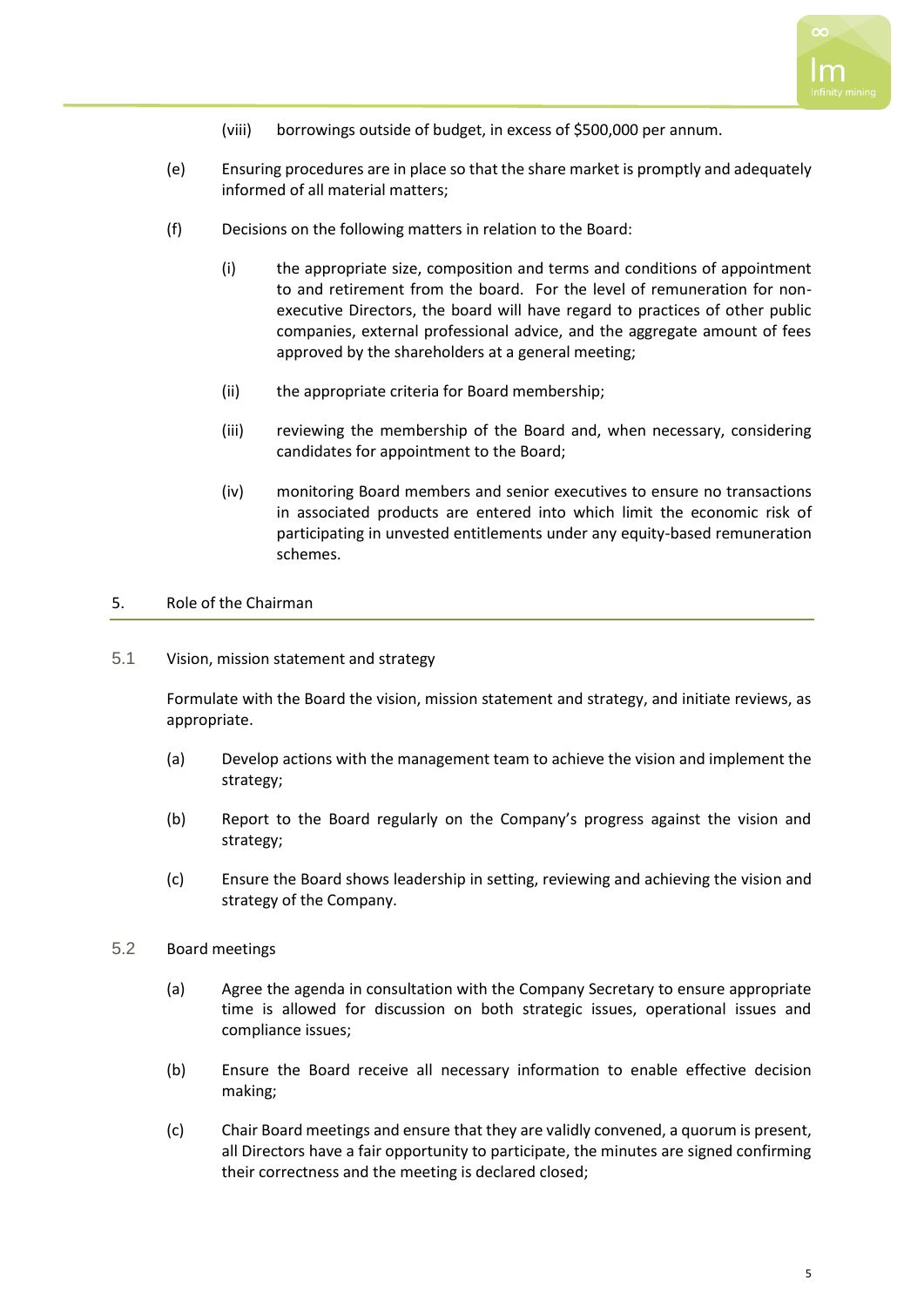

- (d) Deal with any conflicts that arise, address differences of opinion and ensure contrary votes are recorded, if so required;
- (e) Ensure Directors with material personal interests in a matter leave the meeting while the matter is discussed, unless a resolution has been passed by the non-interested Directors allowing the interested Director to remain in the meeting and participate in discussions. Irrespective of whether a Director with a material personal interests remain in the meeting, that Director must neither vote nor be counted for quorum purposes.
- 5.3 Annual general meetings
	- (a) Chair the meeting and ensure that the shareholders as a whole have an opportunity to speak on matters relevant to the management of the Company;
	- (b) Ensure the audit partner is present at the Annual General Meeting and available to answer questions.
- 5.4 Committee meetings

Attend committee meetings in accordance with membership of such committees.

5.5 External contact

Be spokesperson in respect of the performance and profit figures and any board-related matters, if appropriate.

- 5.6 Board
	- (a) Initiate the process of Board, committee and Director performance appraisal;
	- (b) Ensure the agreed composition of the Board is maintained or initiate action;
	- (c) Ensure Directors are informed of significant changes to the Company's business environment and relevant changes to legislation;
	- (d) Ensure new Directors are properly inducted.
- 5.7 Other

Carry out other duties as requested by the Board from time to time.

#### 6. Role of the CEO

## 6.1 Management team and employees

- (a) Negotiate terms and conditions of appointment of senior executives for approval, where necessary, by the Board;
- (b) Develop succession plan and senior executives' development programs and evaluate performance of senior executives;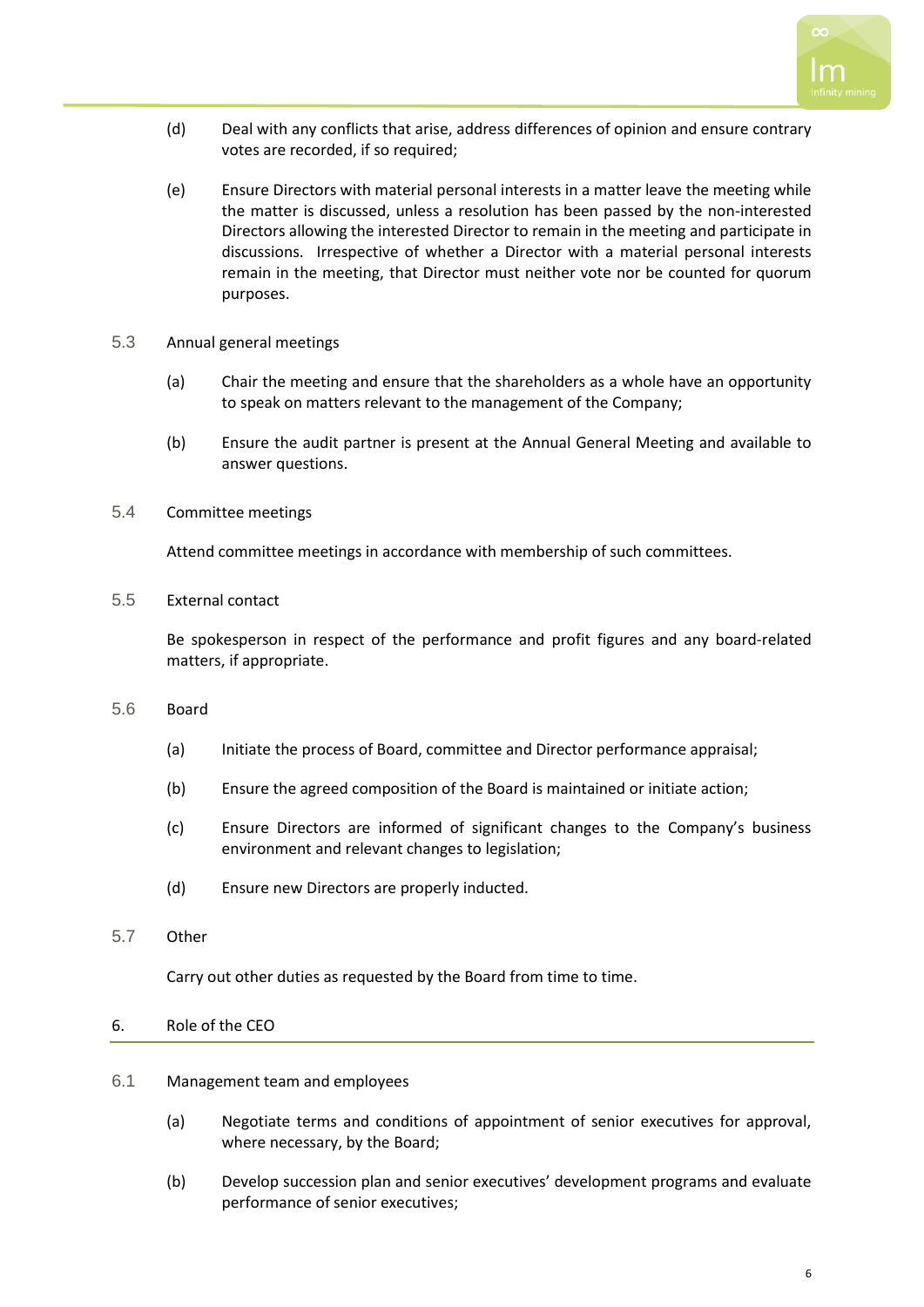

- (c) Approve general conditions of employment of all other employees;
- (d) Provide strong leadership to the management team and ensure all employees understand the vision and strategy and their part in its achievement;
- (e) Ensure procedures and training are in place to provide a safe work environment;
- (f) Ensure employees are educated on legal requirements and company policies such that compliance is the culture and a high level of ethical behaviour is expected.

## 6.2 Board

- (a) Ensure all matters requiring review or approval by the Board are brought to the Board with adequate information and time to allow proper consideration of such matters;
- (b) Advise the Board of any significant change in the risk profile of the Company together with actions taken or proposed, in a timely manner;
- (c) Provide, with the CFO (or equivalent), certification to the Board on the fairness of the financial statements annually and half-yearly and the adequacy of the policies and procedures in place as regards management of risk, and internal controls;
- (d) Report to the Board on a monthly basis the performance of the business against budgets and the projected performance against the budget going forward;
- (e) Ensure all presentations on matters agreed with the Board are made on a timely and in an informative manner;
- (f) Ensure Directors are continually educated on the business of the Company, the environments in which it operates changes in legal obligations and developments in corporate governance best practice.

#### 6.3 External Stakeholders

Liaison with all relevant stakeholders from time to time.

6.4 Delegated authority agreement

The following delegated authorities as approved by the Board and subject to the terms of a Delegated Authority Agreement (if any):

- (a) Operational expenditure;
- (b) Capital expenditure outside of budget, up to \$250,000 per annum;
- (c) Contract expenditure;
- (d) Execution of documents;
- (e) Borrowings;
- (f) Real estate leases for a period of three years or less;
- (g) Equipment and other leases for a period of 2 years or less;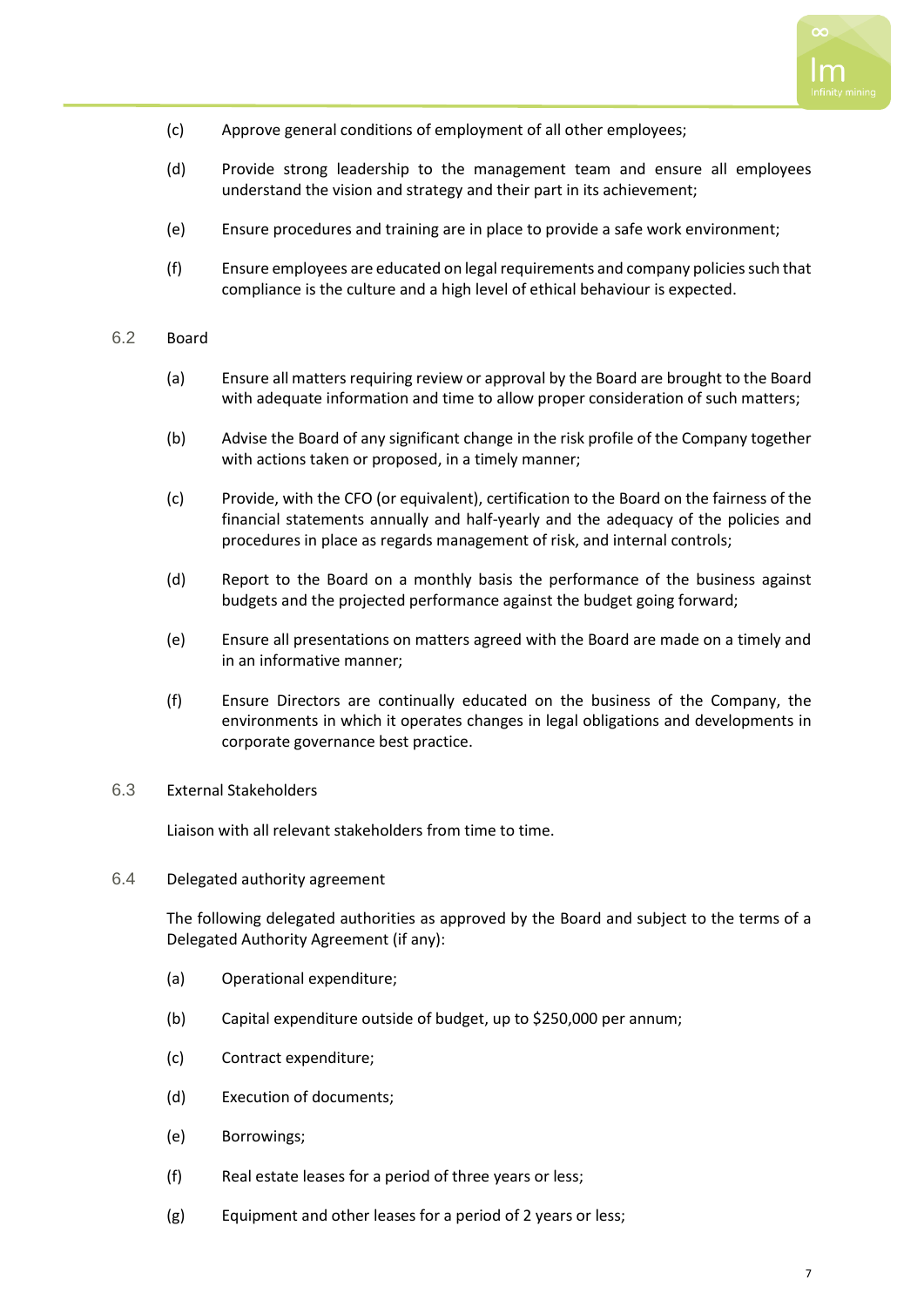

- (h) Sale of assets/write-offs with value and proceeds, up to \$250,000 per annum;
- (i) Appointment and termination of employees.

## 6.5 Management

All other matters necessary for the day-to-day management of the Company.

## 7. Role of the Company Secretary

- 7.1 The Company Secretary is accountable directly to the Board, through the Chairperson, on all matters to do with the proper functioning of the Board.
- 7.2 The role of the Company Secretary includes:
	- (a) advising the Board and its committees on governance matters;
	- (b) monitoring that Board and ensuring committee policy and procedures are followed;
	- (c) coordinating the timely completion and despatch of Board and committee papers;
	- (d) ensuring that the business at Board and committee meetings is accurately captured in the minutes; and
	- (e) helping to organise and facilitate the induction and professional development of Directors.

#### 8. Composition

- 8.1 The Company's Constitution requires that the minimum number of Directors is three.
- 8.2 If the Company's activities change in size, nature and scope, the size of the Board and the optimum number of Directors required for the Board to properly perform its responsibilities and functions will be reviewed and, if appropriate, changed accordingly.
- 8.3 The Board requires Directors to, collectively, have a broad range of technical and commercial expertise and experience, particularly in a field which is complementary to the Company's activities and strategy, or with appropriate professional qualifications, and are able to bring value to the Board's deliberations.
- 8.4 The Board will meet and complete a Board Skills Matrix post admission to the official list of the ASX. The completed Board Skills Matrix will be appended to this Board Charter.
- 8.5 Directors are subject to retirement by rotation and election by shareholders at a general meeting in accordance with the Constitution. Where a Director is appointed during the year by a resolution of Directors, that Director will hold office until the next Annual General Meeting and then be eligible for re-election.

#### 9. Board Nominations

The Board will consider nominations for appointment or election of Directors that may arise from time to time having regard to the corporate and governance skills required by the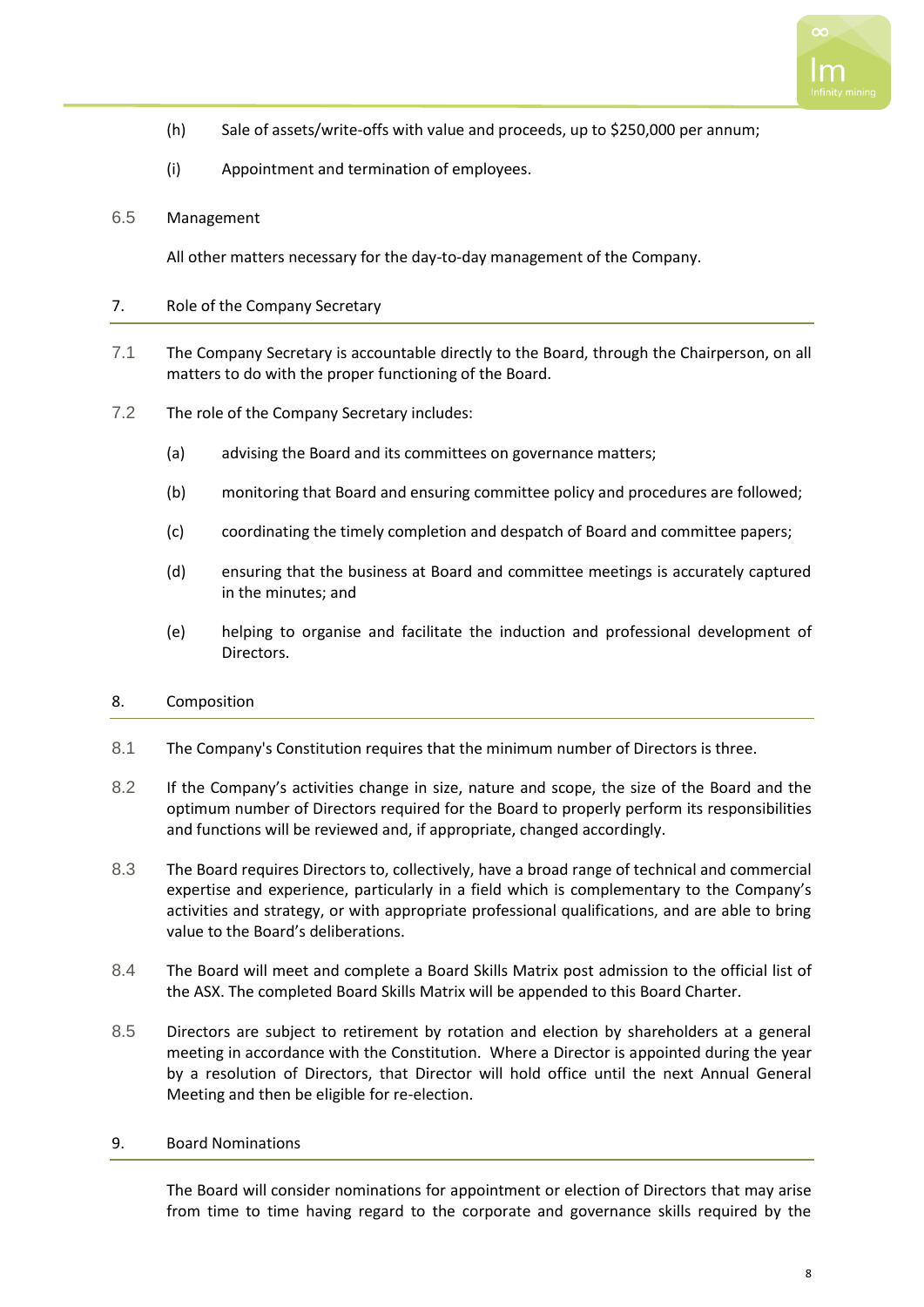

Company and the ASX Corporate Governance Council, and procedures outlined in the Constitution.

- 10. Appointment of Directors
- 10.1 As at the date of this Charter and in accordance with the provisions of the Constitution, it is expected that one third of the Directors (other than the Managing Director) would retire at the next annual general meeting. At this juncture the Company expects that these retiring Directors will stand for re-election.
- 10.2 Subject to the number of Directors allowed under the Constitution, a Director may be appointed by an ordinary resolution of the Company in a general meeting. Where a Director's position becomes vacant in between such elections, the Board will appoint a replacement Director. Such a replacement Director will only hold office until the next annual general meeting of the Company.
- 10.3 Prior to appointing a Director or putting forward a candidate for election as a Director, the Board must:
	- (a) undertake appropriate checks; and
	- (b) provide shareholders with all material information in the Board's possession relevant to a decision on whether or not to elect or re-elect a Director.
- 10.4 The terms and conditions of the appointment and retirement of members of the Board will be set out in a letter of appointment, which shall include the following matters:
	- (a) the term of the appointment, subject to member approval;
	- (b) time commitments envisaged;
	- (c) the powers and duties of Directors;
	- (d) any special duties or arrangements attaching to the position;
	- (e) circumstances in which an office of Director becomes vacant;
	- (f) expectations regarding involvement with committee work;
	- (g) remuneration and expenses;
	- (h) the requirement to disclose Directors' interests and any matters which affect the Director's independence;
	- (i) fellow Directors;
	- (j) trading policy governing dealings in securities (including any share qualifications) and related financial instruments by Directors, including notification requirements;
	- (k) induction, training and continuous education arrangements;
	- (l) access to independent professional advice;
	- (m) indemnity and insurance arrangements;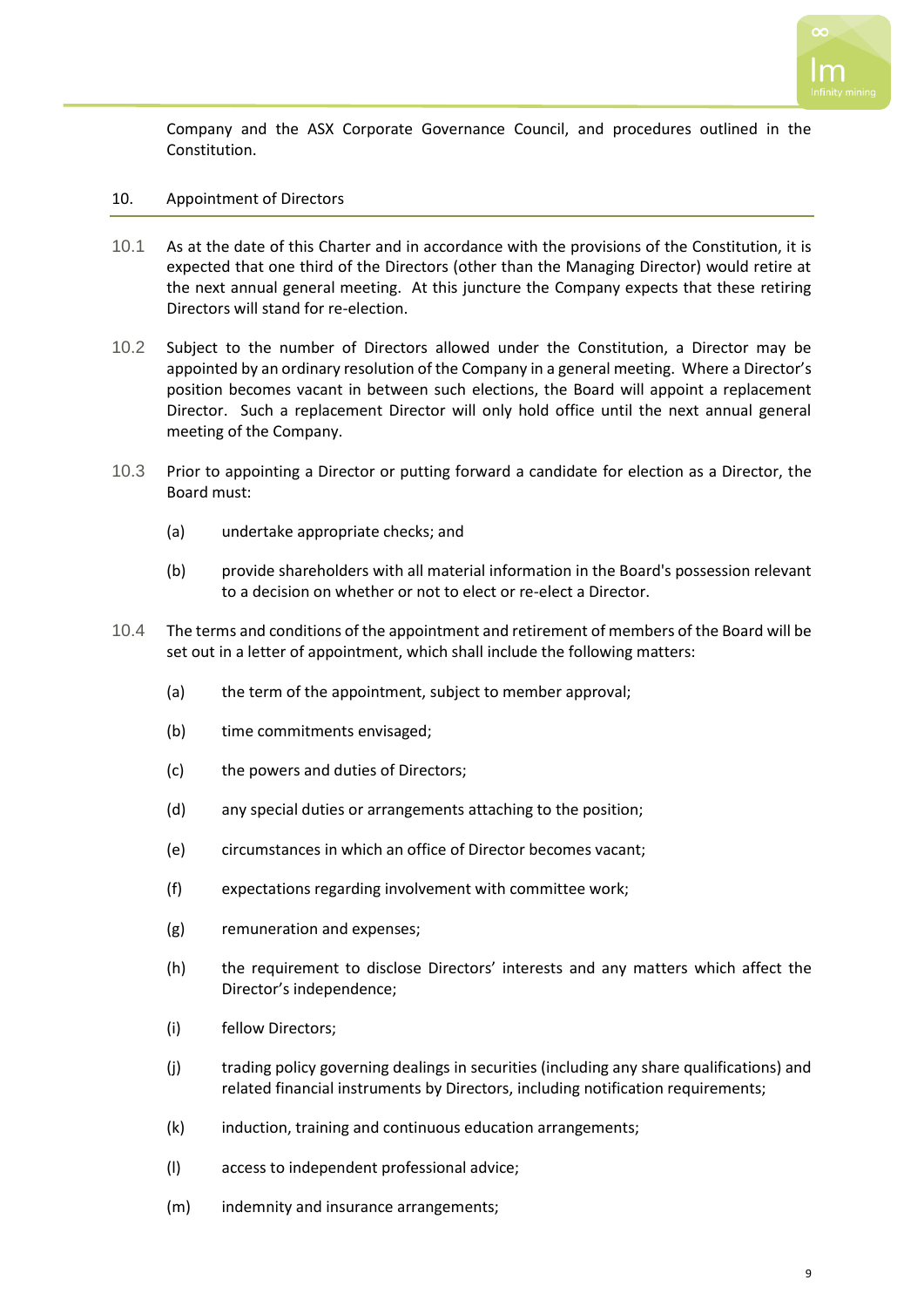

- (n) confidentiality and rights of access to corporate information; and
- (o) a copy of the Constitution.

The Company must have a written agreement with each Director and senior executive which outlines the terms of their appointment.

#### 11. Board processes and evaluation of performance

- 11.1 The Board currently schedules a minimum of four meetings per year. In addition, the Board meets whenever necessary to deal with specific matters needing attention between the scheduled meetings. Extraordinary meetings take place at such other times as may be necessary to address any specific significant matters that may arise.
- 11.2 The agenda for meetings is prepared by the Company Secretary in conjunction with the Chairman of the Board, with periodic input from the Board. Board papers are distributed to Directors in advance of scheduled meetings.
- 11.3 Each member of the Board is committed to spending sufficient time to enable them to carry out their duties as a Director.
- 11.4 It is recognised and accepted that Board members may also concurrently serve on other boards, either in an executive or non-executive capacity.
- 11.5 Due to the current size of the Company and its level of activity, the Board is responsible for the evaluation of its performance and the performance of individual Directors. This internal review is to be conducted on an annual basis and if deemed necessary this internal review will be facilitated by an independent third party.

#### 12. Independence of Board Members

- 12.1 The Board will regularly assess the independence of each of the non-executive Directors based on the interests and associations disclosed by them, in line with the Principles and Recommendations.
- 12.2 Principle and Recommendation 2.4 states that a majority of the Board should be Independent Directors. In assessing the makeup of the Board, the Company aims for its Directors to be independent in thought and judgement, as well as expecting the Directors to add value to the Company. This board structure will be reviewed at the appropriate stages of the Company's development.
- 12.3 Assessing the independence of Directors ASX guidelines
	- (a) When determining the independent status of a Director the Board should consider whether the Director:
		- (i) is, or has been, employed in an executive capacity by the listed entity or any of its child entities and there has not been a period of at least three years between ceasing such employment and serving on the board;
		- (ii) is, or has within the last three years been, a partner, Director or senior employee of a provider of material professional services to the listed entity or any of its child entities;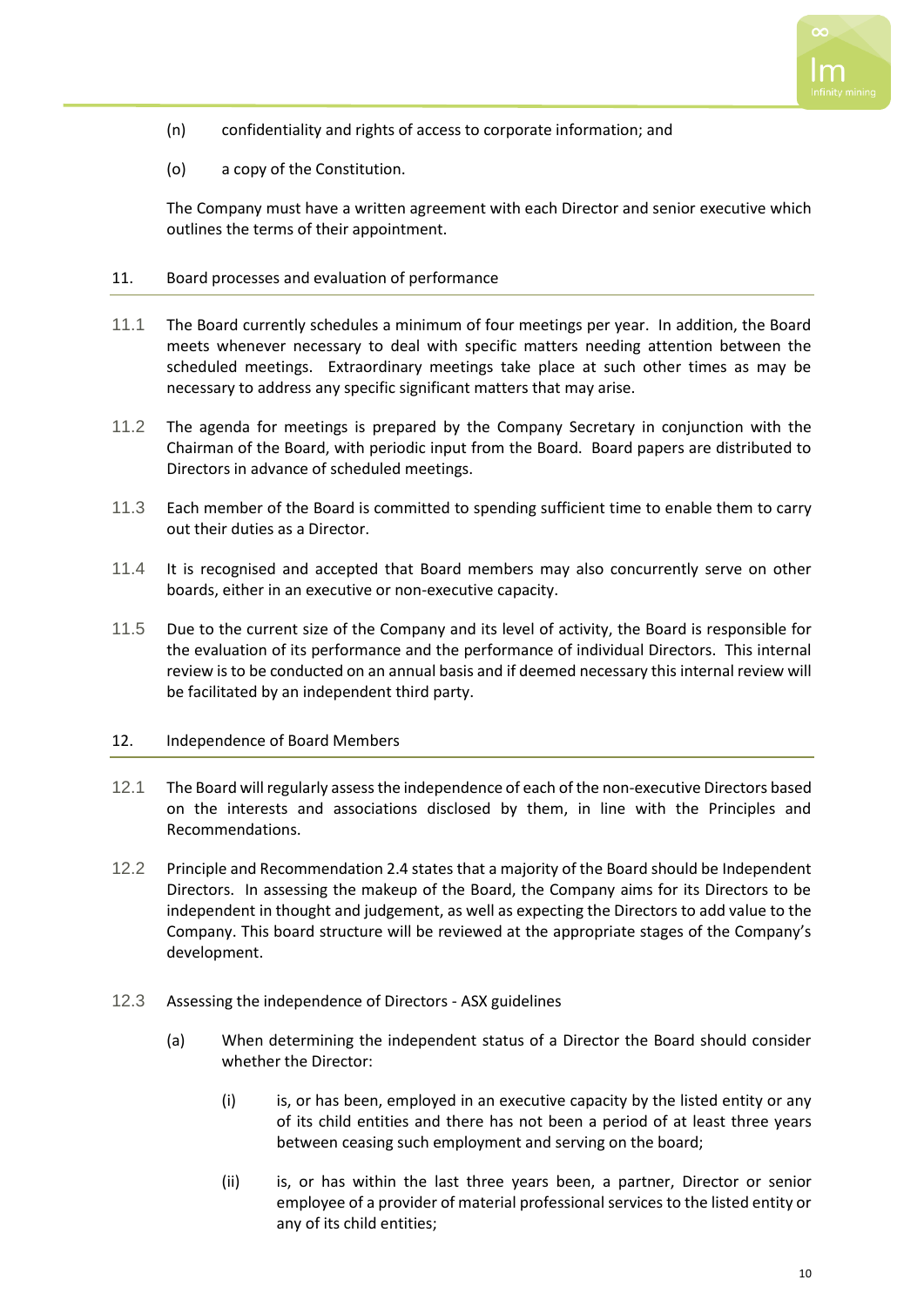

- (iii) is, or has been within the last three years, in a material business relationship (e.g. as a supplier or customer) with the listed entity or any of its child entities, or an officer of, or otherwise associated with, someone with such a relationship;
- (iv) is a substantial security holder of the listed entity or an officer of, or otherwise associated with, a substantial security holder of the entity;
- (v) has a material contractual relationship with the listed entity or its child entities other than as a Director;
- (vi) has close family ties with any person who falls within any of the categories described above; or
- (vii) has been a Director of the listed entity for such a period that his or her independence may have been compromised.
- (b) If the response is 'yes' in regards to any of the above, the non-executive Director would generally **not** be considered to be 'independent'.
- (c) In each case, the materiality of the interest, position, association or relationship needs to be assessed to determine whether it might interfere, or might reasonably be seen to interfere, with the Director's capacity to bring an independent judgement to bear on issues before the board and to act in the best interests of the entity and its security holders generally.
- 12.4 Annual Report Disclosure
	- (a) The Board may decide that it considers a Director to be independent, notwithstanding the existence of relationships listed above. If the Board does so decide, it will state its reasons in the annual report for making such a decision.
	- (b) If the independent status of a Director is lost, this will be disclosed to the market immediately.
	- (c) The Board must ensure that each annual report of the Company discloses:
		- (i) in the corporate governance section, the names of the Directors who are considered by the Board to be independent;
		- (ii) the reasons for considering a Director to be independent;
		- (iii) the reasons for considering a Director to be independent despite the existence of the relationships set out above; and
		- (iv) the period of office of each Director.

# 13. Board processes and evaluation of performance

13.1 Directors have the right of access to Company employees, advisers and records. In relation to their duties and responsibilities, Directors have the right to seek independent professional advice at the Company's expense provided that before the advice is obtained, the Director discusses the requirement for the advice with the Chairman of the Board. Any advice so received must be made available to all other Directors.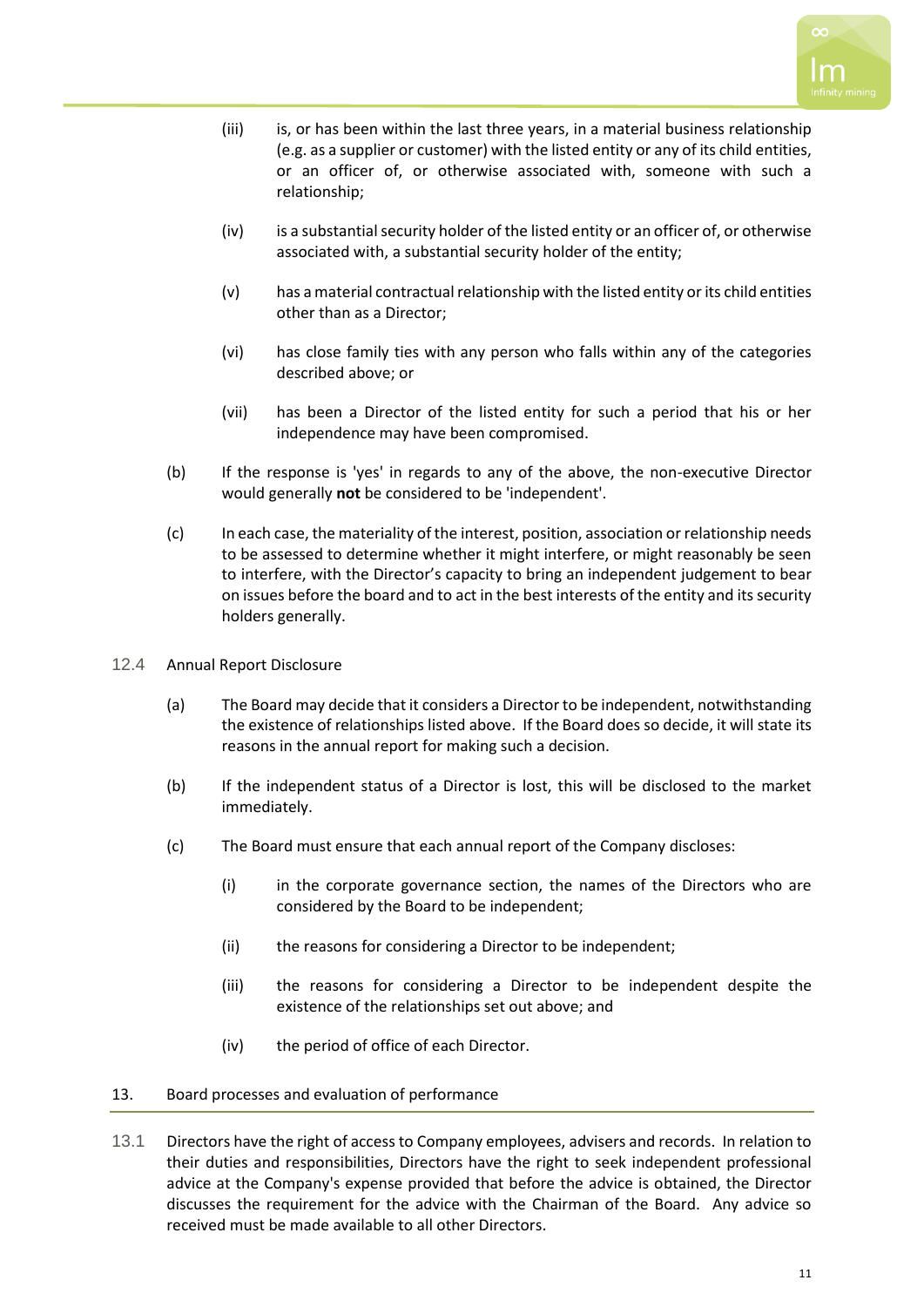

13.2 Where the Chairman of the Board wishes to seek independent advice, she or he must make a formal request to the Board. Any advice so received must be made available to all other Directors. The Company has entered into Confidentiality, Indemnity, Insurance and Access Deeds with each Director giving them a right of access to all documents that were presented to meetings of the Board or to any committee of the Board or otherwise made available to the Director whilst in office. This right continues for a term of seven years after ceasing to be a Director or such longer period as is necessary to determine relevant legal proceedings that commenced during that term.

## 13.3 Board Performance

- a) With the assistance of the Remuneration and Nomination Committee the Board has established formal processes to review its own performance and the performance of individual Directors, Committees of the Board and Officers, at least annually.
- b) A process has been established to review and evaluate the performance of the Board. The Board is required to meet annually with the specific purpose of reviewing the role of the Board, assessing its performance over the previous twelve months, including comparison with others, and examining ways of assisting the Board in performing its duties more effectively.
- c) The annual review includes consideration of the following measures:
	- (i) comparison of the performance of the Board against the requirements of the Board Charter;
	- (ii) assessment of the performance of the Board over the previous twelve months having regard to the corporate strategies, operating plans and the annual budget;
	- (iii) review the Board's interaction with Officers and General Managers;
	- (iv) identification of any particular goals and objectives of the Board for the next year;
	- (v) review the type and timing of information provided to the Directors; and
	- (vi) identification of any necessary or desirable improvements to Board or Committee Charters.
- d) The method and scope of the performance evaluation will be set by the Board and may include a Board self-assessment checklist to be completed by each Director. The Board may also use an independent adviser to assist in the review.
- 13.4 Committee Review

Similar procedures to those for the Board review are applied to evaluate the performance of each of the Board Committees. An assessment will be made of the performance of each Committee against each charter and areas identified where improvements can be made.

- 13.5 Performance review of non-executive Directors
	- e) The Chairman will have primary responsibility for conducting performance appraisals of non-executive Directors in conjunction with them, having particular regard to:
		- (i) contribution to Board discussion and function;
		- (ii) degree of independence including relevance of any conflicts of interest;
		- (iii) availability for and attendance at Board meetings and other relevant events;
		- (iv) contribution to Company strategy;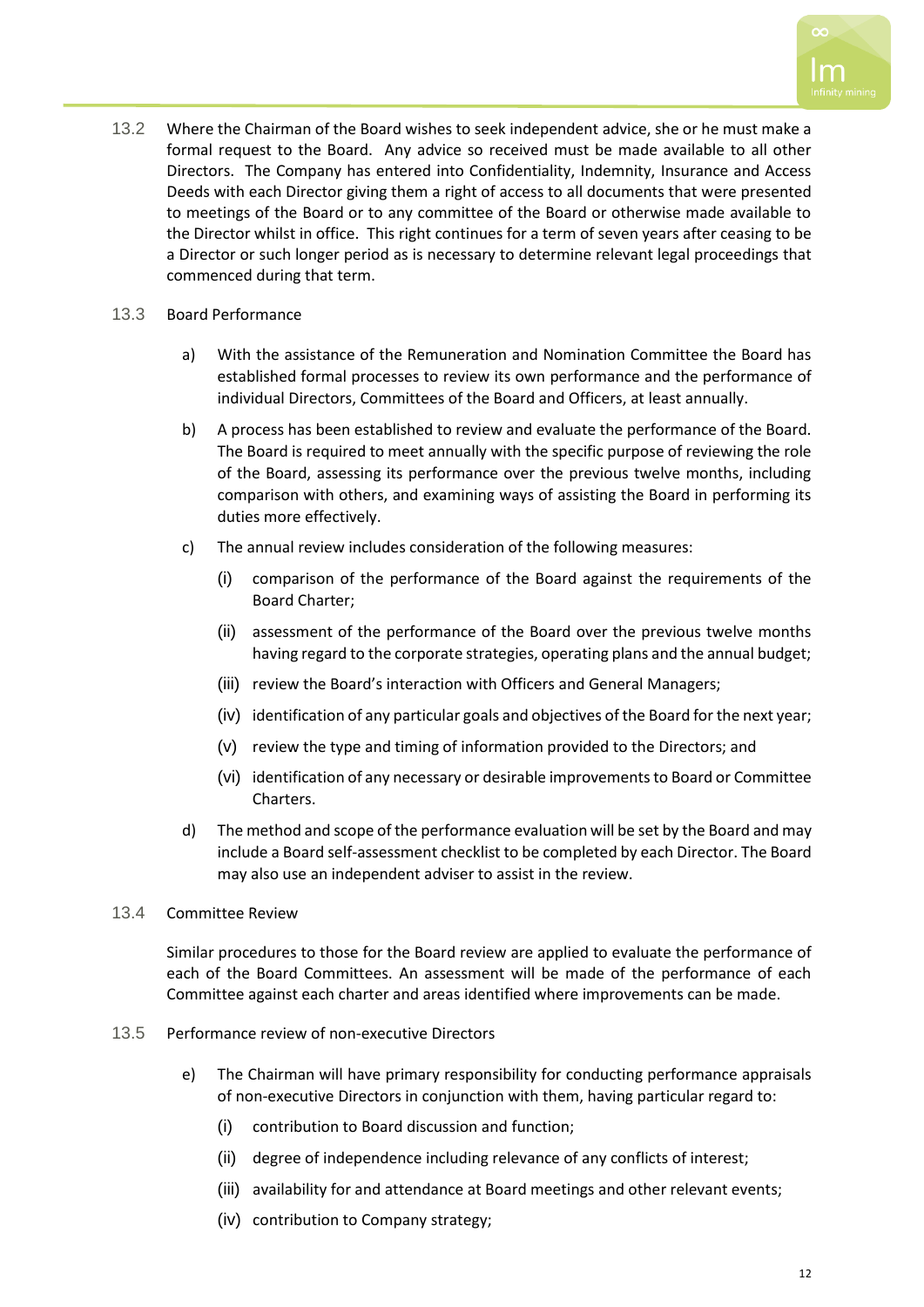

- (v) membership of and contribution to any Board Committees; and
- (vi) suitability to Board structure and composition.
- f) Where the Chairman, following a performance appraisal, considers that action must be taken in relation to a Director's performance, the Chairman must consult with the remainder of the Board regarding whether a Director should be counselled to resign, not seek re-election, or in exceptional circumstances, whether a resolution for the removal of a Director be put to shareholders.

#### 13.6 Executive Officer Performance Review

- g) The Board will annually review the recommendations from the Remuneration & Nomination Committee relating to the performance review of the Executive Officers. At the commencement of each financial year, the Board and Executive Officers will agree to a set of general Company specific key performance indicators to be used in the review of the forthcoming year.
- h) These will include:
	- (i) the extent to which key operational goals and strategic objectives are achieved;
	- (ii) development of management and employees;
	- (iii) compliance with legal and Company policy requirements; and
	- (iv) (iv) achievement of key performance indicators.

#### 13.7 Other General Managers and management

The CEO is responsible for assessing the performance of the remaining General Managers and management within the Company. This is to be performed through a formal process involving a formal meeting with each General Managers. The basis of evaluation of General Managers and management will be on agreed performance measures.

#### 14. Remuneration of Directors

The fees and emoluments paid to Directors will be set by the Board and approved in advance by shareholders.

#### 14.1 Access to Company information and confidentiality

All Directors have the right of access to all relevant Company books. In accordance with legal requirements and agreed ethical standards, Directors and senior executives of the Company have agreed to keep confidential information received in the course of the exercise of their duties and will not disclose non-public information except where disclosure is authorised or legally mandated.

#### 14.2 Operation of the Board

The Board operates as a whole in dealing with the affairs of the Company. It meets formally periodically to review the Company's performance, to receive reports and act on any recommendations from its senior executives. Other Board meetings are held when necessary to deal with other matters that may arise.